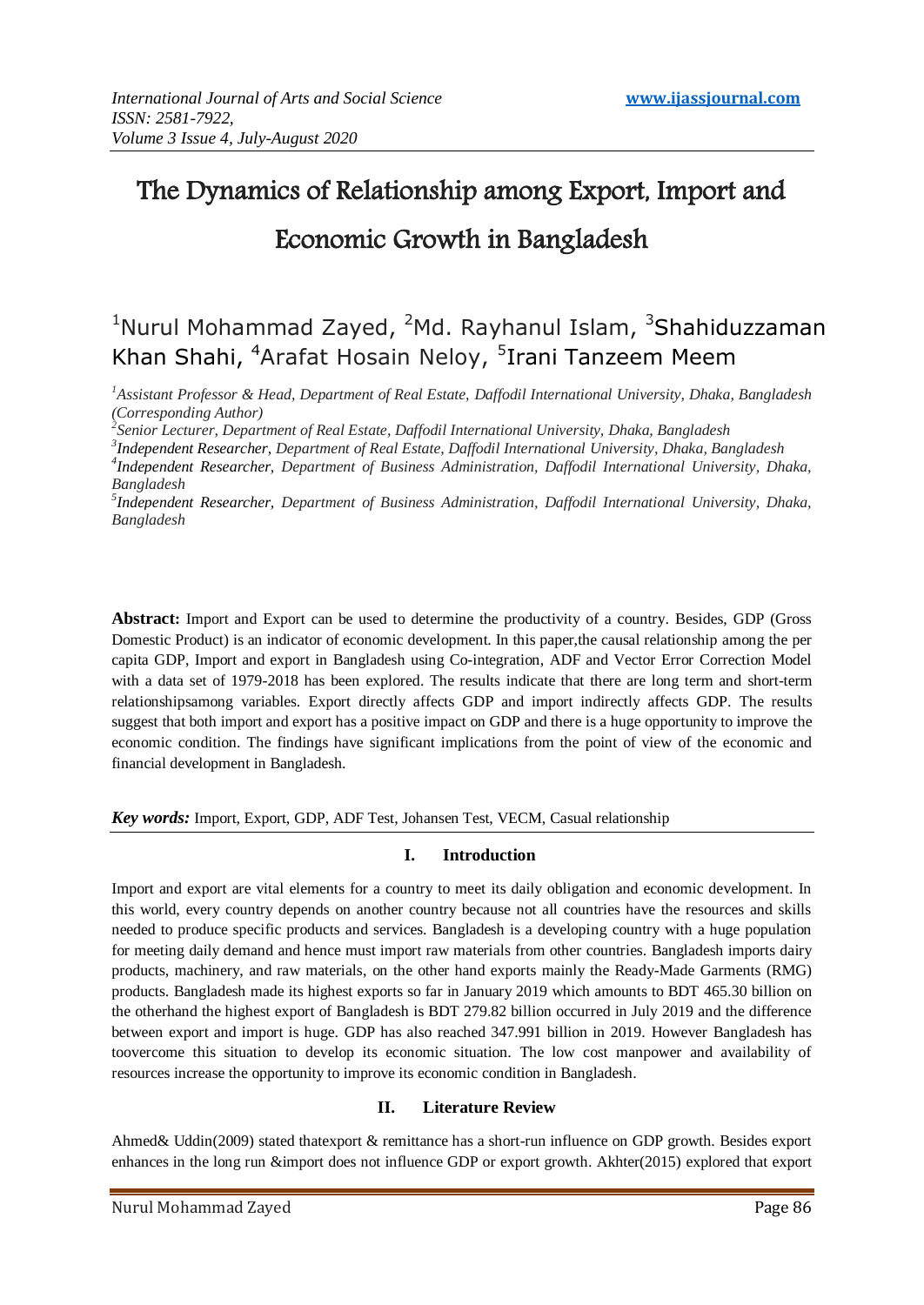has shown affirmative relation with economic growth, on the other hand import has a negative relation. Hoque & Yusop(2010) found that the liberalization of trade by reducing the tariff on imports substantially increases overall imports in the short term but is significant in the long run. Trade liberalization using the simplification of the non-tariff system has significant but less positive effects on overall imports in long term. Halder(2019) stated that export & import both have positive impact on GDP growth rate but another factor like exchange rate and inflation doesn't impact on GDP growth rate. Hossain& Dias(2004) suggested that both total exports and production exports have had a positive and statistically significant impact both in the long run and in the short term. Sarker(2018) described that total export and manufacture export have an opposite relationship and manufacturing export is the main determination of export in Bangladesh. Shimu& Islam(2018) analyzed that for the rise of each unit of growth rate, inflation rate, real interest rate and the female unemployment rate, the growth rate of RMG export reduces by 1.159, 0.055, 0.034, and 0.068 units respectively. Rana& Biplob(2019) found that for the rise of international trade and GDP growth, exchange rate hesitation raised by none the less for the increase in remittance reduction and the exchange rate volatility. They did not get any serial correlation in their Q-statistics. Hasanet al. (2017) found that in the short run their variableswere very insignificant and they suggested that Bangladesh should execute their upcoming policy; Power System Master Plan (PSMP) properly for increasing GDP. Islam(2019) described that the over-reliance on ready-made garment exports is seen as riskywhile on the other hand, a more balanced growth model with different types of exports seemed plausible. Miyanet al. (2019) explored that the inefficiency of GDP growth rate, in the long run, is fixed or adjusted by 24% in the short term according to the following year. Further, research has shown that short-term effectiveness goes from export to economic growth and economic growth to import. Keho(2017) analyzedexport-led growth hypothesis for a long time using the total GDP. In contrast, when non-exporting isconsidered while determining GDP, exports are the cause of economic growth both in the short and long term. The findings suggest that export promotion policies will contribute to the economic growth of Bangladesh.

## **III. Objectives**

Thispaper intends to determine the opportunities for economic development in Bangladesh by analyzingthe variables (export, import and GDP). The relationship among the dependent variable (GDP) and the independent variables (import, export) are analyzed and how they make an impact on GDP was explored. This analysis is based on world bank data (1979-2018) of Bangladesh by employing the ADF test, Johansen test, VECM, Cusum and Cusum Square Modelto explore the long-run relationship among import, export and GDP in Bangladesh. This paper suggests few remedial measures for improving the economic condition of Bangladesh during the analysis period.

## **IV. Methodology**

This paper is a time series analysis, it's qualitative in nature, whereas data is quantitative. Secondary data, collected from World Bank website have been used. ADF test has been applied to determine the stationary state of the data set. The Johansen test has been used to test the long-term relationship among variables (GDP, Import and Export). ECM, Cusum and CUSUMQ tests have been applied to test the stability of the relationships among variables.

## **V. Results and Discussions**

Augmented Dicky Fuller (ADF) Unit Root Test suggestedthat null hypothesis was failing to reject. Because (Table 01) the test statistics are greater than the critical test which means data are stationary. The graph (Figure 01)of data is constantly in mean 0.05 which directly indicates that data is stationary.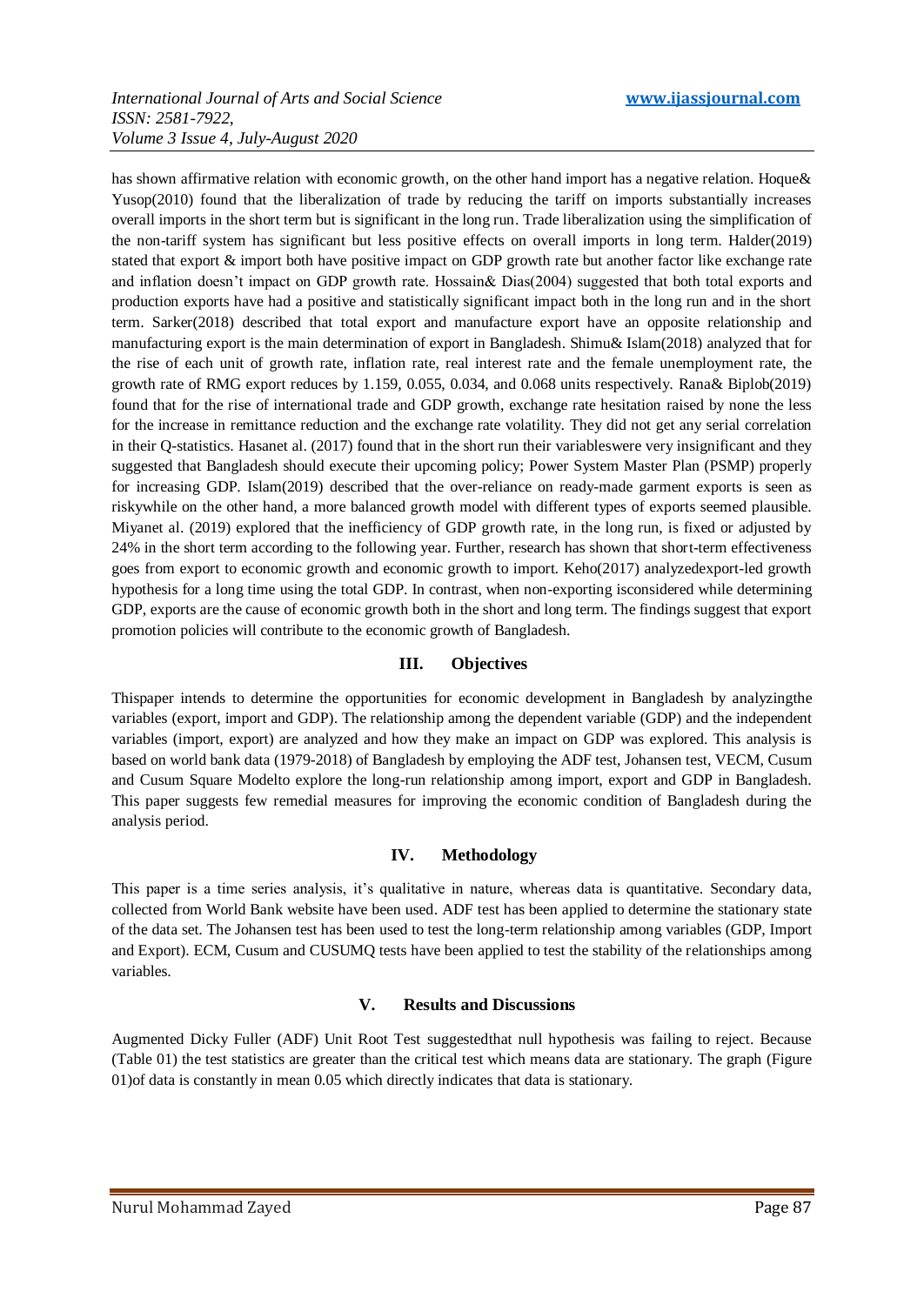| Null Hypothesis: D(GDP,2) has a unit root                   |              |             |        |  |  |
|-------------------------------------------------------------|--------------|-------------|--------|--|--|
| <b>Exogenous: Constant</b>                                  |              |             |        |  |  |
| <b>Lag Length:</b> $0$ (Automatic - based on SIC, maxlag=9) |              |             |        |  |  |
|                                                             |              | t-Statistic | Prob.* |  |  |
| <b>Augmented Dickey-Fuller test statistic</b>               |              | $-7.094902$ | 0.0000 |  |  |
| <b>Test critical values:</b>                                | 1% level     | $-3.621023$ |        |  |  |
|                                                             | 5% level     | $-2.943427$ |        |  |  |
|                                                             | $10\%$ level | $-2.610263$ |        |  |  |
| *MacKinnon (1996) one-sided p-values.                       |              |             |        |  |  |

#### **Table01: Augmented Dicky Fuller (ADF) Unit Root Test**

*Source: Estimated*

#### **Figure 01:Augmented Dicky Fuller (ADF) Unit Root Test**



Log Differenced GDP

Johansen Test (Table 02) illustrates that there is a long-term relationship where at most two-co- integration equation exists. The trace value of null hypothesis at most 2 is (0.010754) which is less than 0.05 critical values. In the long run (Table 03) import has a negative impact whereas export has a positive impact. The coefficient is statistically significant at the 1% level.

|  | <b>Table 02: Johansen Test</b> |  |
|--|--------------------------------|--|
|--|--------------------------------|--|

| <b>Hypothesized</b> | <b>Eigenvalue</b> | <b>Trace</b>     | 0.05            | Prob.** | Max-             | 0.05     | Prob.** |
|---------------------|-------------------|------------------|-----------------|---------|------------------|----------|---------|
| No. of $CE(s)$      |                   | <b>Statistic</b> | <b>Critical</b> |         | Eigen            | Critical |         |
|                     |                   |                  | Value           |         | <b>Statistic</b> | Value    |         |
| None *              | 0.68              | 66.26            | 29.80           | 0.00    | 43.62            | 21.13    | 0.00    |
| At most $1*$        | 0.49              | 22.64            | 15.49           | 0.00    | 22.63            | 14.26    | 0.00    |
| At most 2           | 0.00              | 0.011            | 3.84            | 0.92    | 0.012            | 3.84     | 0.92    |

*Source: Estimated*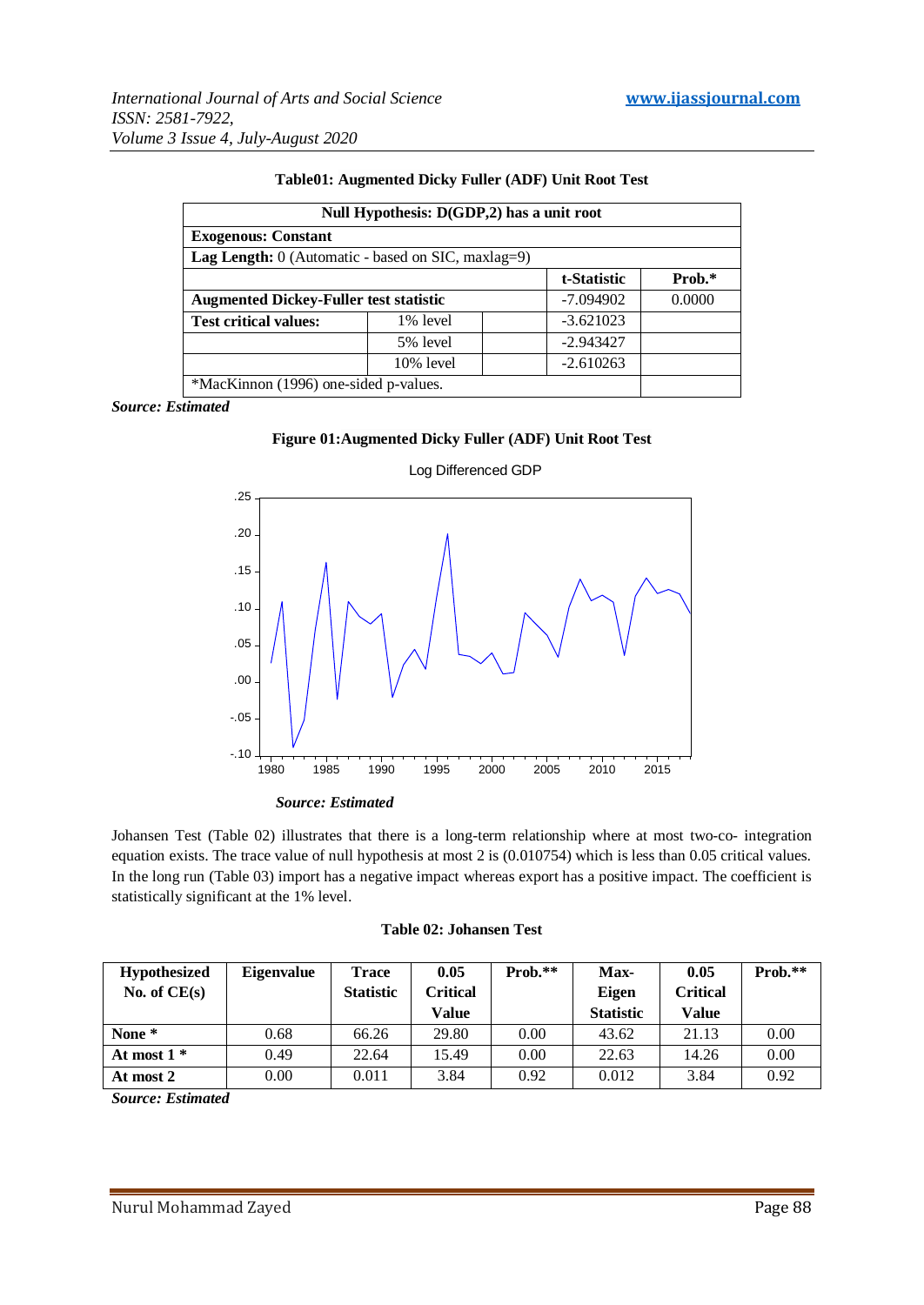| Normalized Cointegrating Coefficients (Standard Error in Parentheses) |                                |             |  |  |
|-----------------------------------------------------------------------|--------------------------------|-------------|--|--|
| GDP                                                                   | <b>IMPORT</b><br><b>EXPORT</b> |             |  |  |
| 1.000000                                                              | 0.000000                       | $-7.567828$ |  |  |
|                                                                       |                                | (0.42703)   |  |  |
| 0.000000                                                              | 1.000000                       | $-1.367967$ |  |  |
|                                                                       |                                | (0.02530)   |  |  |
| <b>Adjustment Coefficients (Standard Error in Parentheses)</b>        |                                |             |  |  |
| D(GDP)                                                                | $-0.197855$<br>$-0.825192$     |             |  |  |
|                                                                       | (0.02413)                      | (0.64482)   |  |  |
| D(Import)                                                             | 0.009798                       | $-2.487993$ |  |  |
|                                                                       | (0.02173)                      | (0.58062)   |  |  |
| D(Export)                                                             | $-0.023043$                    | $-0.445016$ |  |  |
|                                                                       | (0.01364)                      | (0.36451)   |  |  |

# **Table03: Johansen Test (Normalized Cointegrating Coefficients)**

#### *Source: Estimated*

Vector Error Correction Model: As data is stationary and there is a long-term relationship, VECM is used to determine the stability. In a long-run relationship (table 4) 1%change in import increases 3.84% in GDP. Besides a 1% change in export increases by 6.42% GDP. The previous year deviation from long-run equilibrium is corrected at an adjustable speed of 9.46%. And in the short run relationship (table 5) a percent change in import is associated with a 0.152 % increase in GDP. Finally, a percent change in export is associated with a 1284 % increase in GDP.

#### **Table 04: Vector Error Correction Model (ECM)**

| <b>Cointegrating Equation:</b> | Coint Eq1    |
|--------------------------------|--------------|
| $GDP(-1)$                      | 1.000000     |
| $Import(-1)$                   | $-3.843134$  |
|                                | (9.16785)    |
|                                | $[-0.41920]$ |
| $\text{Export}(-1)$            | $-6.422694$  |
|                                | (12.0601)    |
|                                | $[-0.53256]$ |
|                                | 54.18236     |

## *Source: Estimated*

#### **Table 05: Vector Error Correction Model (ECM)**

| <b>Error Correction</b>         | GDP         | Import      | <b>Export</b> |
|---------------------------------|-------------|-------------|---------------|
| <b>Cointegrating Equation 1</b> | $-0.094641$ | 0.008383    | $-0.013566$   |
| $D(GDP(-2))$                    | $-0.230682$ | $-0.058001$ | $-0.027585$   |
| $D(Import(-2))$                 | 0.152550    | $-2.155013$ | $-0.128696$   |
| $D(Expert(-2))$                 | 0.128032    | 3.544855    | $-0.128696$   |
| C                               | 0.152550    | $-0.370674$ | 1.268275      |

#### *Source: Estimated*

Import and export both have a positive impact on GDP. There are a strong short term and a long-term relationship among variables and CUSUM & CUSUM square test suggests thatdata is not stable over the year (1979-2018) because CUSUM square lies below 5% boundaries.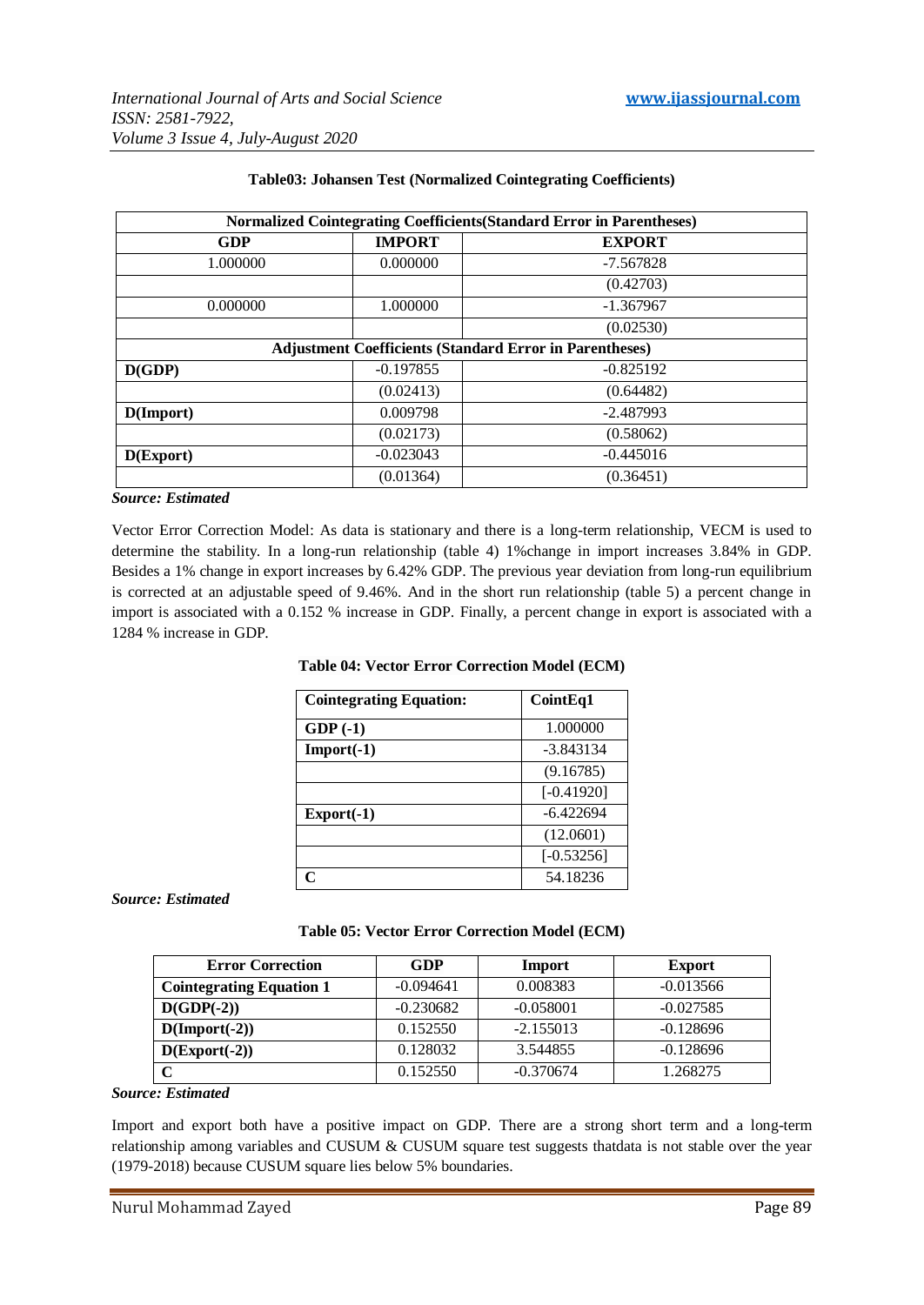

## **VI. Conclusions and Policy Implications**

Import and export have a positive impact on economic development. GDP is an indicator of a country's development. In a country, if imports are greater than exports, it will bear a trade shortage. If it imports are less than exports, it generates a trade surplus. So a country should import less than its export. Exports are directly improving the economy whereas import indirectly improves the economy. Bangladesh is a developing country and its export mainly depends on RMG (Ready Made Garments) but most of the raw materials of RMG have to be imported from other countries. Thusboth import and export have positive impact on GDP of Bangladesh. The